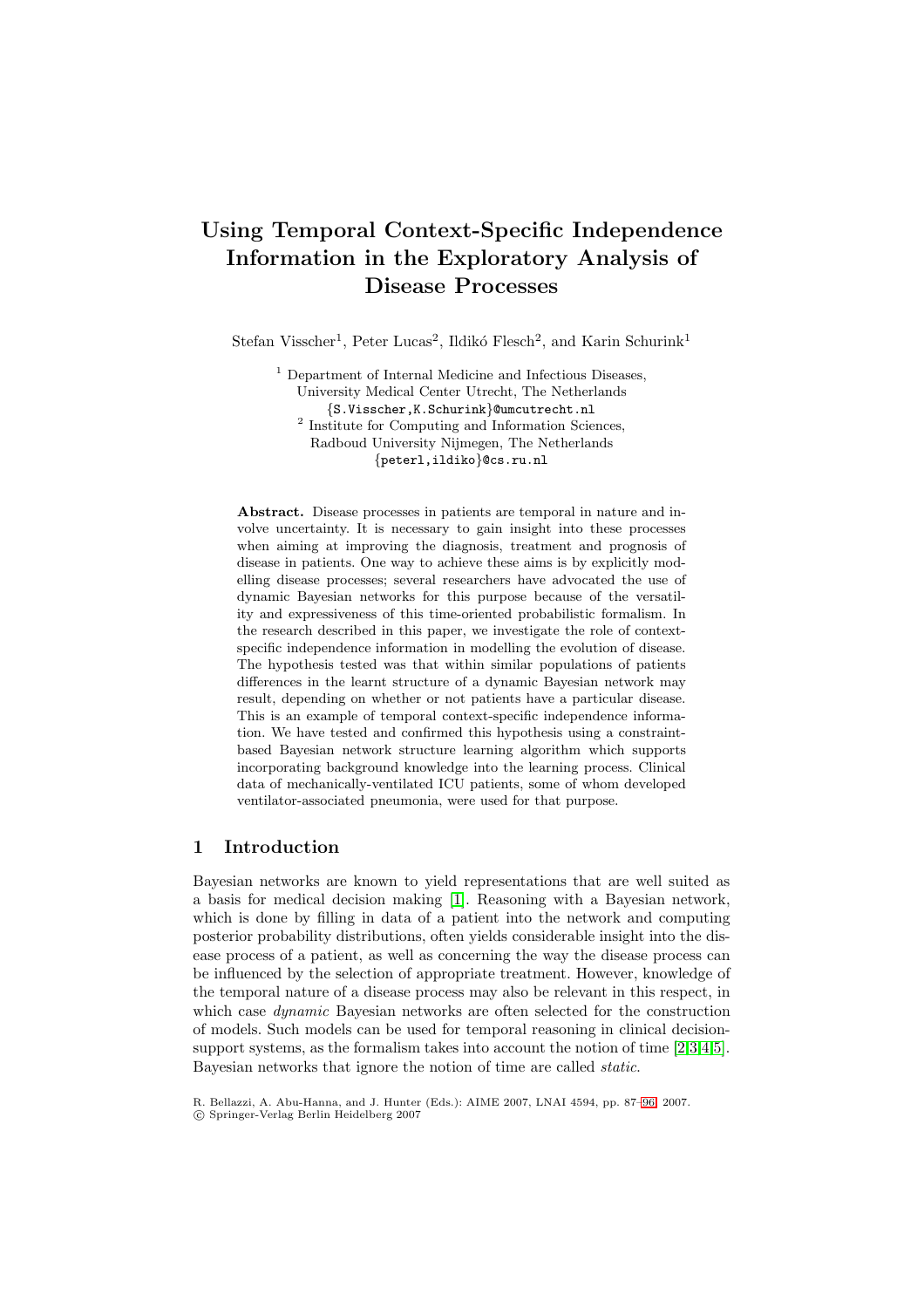So far, Bayesian networks have in particular been popular as models for uncertainty reasoning in clinical decision-support systems; they have been less popular as tools for the analysis of clinical data, despite the availability of a wide range of Bayesian network structure and parameter learning techniques [6]. This is somewhat surprising as the statistical nature of Bayesian networks would render them in principle as useful as data-analytical tools as, say, logistic regression, one of the main statistical tools of multivariate clinical data analysis.

We believe that the reasons why Bayesian networks, both static an[d](#page-9-1) dynamic, are used so rarely for data analysis in medicine are threefold: (1) in particular static Bayesian networks are difficult to interpret, as the direction of the arcs is often counterintuitive; (2) whereas dynamic Bayesian networks have the advantage that the direction of some of the arcs is in accordance to the order of time, their structure is usually restricted to being repetitive [7], which may not be compatible with the clinical problem at hand; (3) the conditional independences modelled in Bayesian networks only concern random variables and not their individual values; however, in medicine it is often the context, i.e., the specific values random variables take, that determine how thing[s](#page-9-2) relate to each other. Context-specific independences and dependences can be modelled by extensions to Bayesian networks, such as by multinet models [8].

In this paper, we demonstrate that by using non-repetitive dynamic Bayesian multi-networks in conjunction with context-specific independence information, an analytical tool results that does indeed yield insight into the evolution of a disease, in comparison to other diseases in a relate[d p](#page-9-3)opulation of patients. We exploit a constraint-based learning algorithm for that purpose, as these structure learning algorithms allow for the easy incorporation of medical background knowledge in the learning process. The ideas are illustrated by the analysis of temporal data of patients in the Intensive Care Unit (ICU), who either have developed ventilator-associated pneumonia, or VAP for short, and ICU patients without VAP. As only some 10-15% of ICU patients will develop VAP, it was also necessary to exploit background knowledge in the learning process, as sometimes clinically obvious relationships cannot be learnt from the data due to the sparsity of data for a particular type of patient.

The paper is organised as follows. In Section 2, Bayesian networks, dynamic Bayesian networks and context-specific independence are briefly reviewed. Next, in Section 3, the basic theory underlying constraint-based structure learning is reviewed. Finally, in Section 4 we discuss the results achieved. The paper is rounded-off with some conclusions in Section 5.

# **2 Prel[im](#page-4-0)inaries**

We briefly review the theory dynamic Bayesi[an](#page-8-0) networks, as discussed in more detail in [7]. Furthermore, the medical domain of ventilator-associated pneumonia, is described.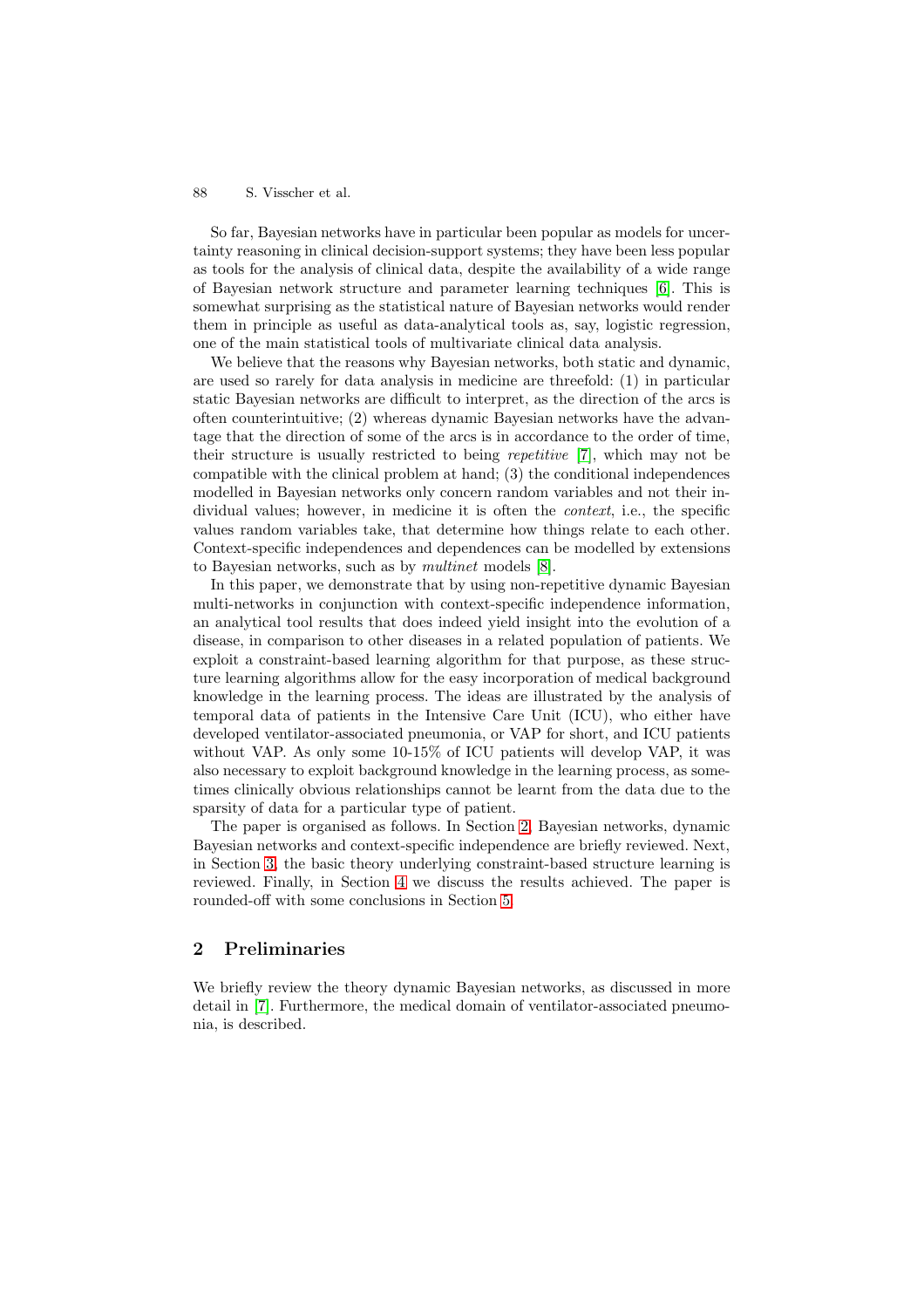#### **2.1 Dynamic Bayesian Networks**

A Bayesian network  $\mathcal{B} = (G, P)$ , BN for short, is a joint probability distribution P of a set of random variables X with an associated acyclic directed graph  $G =$  $(V, A)$ , where P is assumed to be decomposed into a set of conditional probability distributions in accordance to the structure of  $G$ . The random variables  $X$  and the vertices V have a 1–1 correspondence; thus we sometimes write  $X_W$ ,  $W \subseteq$ V, for the random variables corresponding to the vertices W. Finally,  $dom(X)$ denotes the domain of the set of random variables X (a Cartesian product).

Dynamic Bayesian networks (DBNs) are an extension of ordinary Bayesian networks and allow for modelling uncertainty involved in processes regarding the dimension of time. Usually, a DBN is described in terms of a timeslice that has a fixed structure and is repeated several times, i.e., the DBN has a repetitive structure [9]. We, however, are convinced that disease processes are more complicated than that in the sense that independences may change over time and, therefore, a repetitive DBN would not suffice in every domain. This motivated some of us to develop a theory of modularisation of DBNs, with both repetitive and non-r[ep](#page-9-4)etitive DBNs as special cases [7]. Evidence of the practical usefulness of non-repetitive DBNs has also come from work by Tucker et al. [10].

For the formal representation of the uncertain relations between variables over time, we need the following notions. Let  $T$  denote the (discrete and finite) time axis. Independence relationships be[tw](#page-9-2)een random variables with the *same* time point t are represented by means of an acyclic directed graph [\(AD](#page-9-5)G)  $G_t$  =  $(V_t, A_t^a)$ , called a *timeslice*, with  $V_t$  denoting a set of vertices and  $A_t^a \subseteq V_t \times V_t$ a set of atemporal arcs. Between timeslices, vertices corresponding to random variables may be linked to each other by means of so-called temporal arcs. Thus, a DBN consists of two parts: (1) an atemporal part (the timeslices), and (2) a temporal part. First, we consider the atemporal part.

**Definition 1.** (*timeslice and atemporal arcs*) An ADG  $G_t = (V_t, A_t^a)$ , with the set of vertices  $V_t$  and the set of atemporal arcs  $A_t^a \subseteq V_t \times V_t$ ,  $t \in T$ , is called a timeslice at time point t.

The set of all timeslices  $G$  of a DBN is taken as:

$$
G = \{G_t \mid t \in T\} = \{(V_t, A_t^a) \mid t \in T\} = (V_T, A_T^a). \tag{1}
$$

Let  $G_t$  and  $G_{t'}$ ,  $t, t' \in T$ , be two timeslices. Then, an arc  $(u_t, v_{t'})$  with  $t < t'$ is called a *temporal arc*. The set of temporal arcs of an ADG is denoted by  $A<sup>t</sup>$ . Thus, temporal arcs connect timeslices with strict direction from the past to the future.

**Definition 2.** (*temporal network*) A temporal network N is defined as a pair  $N = (V_T, A)$ , where  $G = (V_T, A_T^a)$  and  $A = A_T^a \cup A^t$ , with  $A_T^a$  denoting the set of timeslices.

Clearly, a temporal network  $N$  is also an ADG. A *dynamic Bayesian network* (DBN) is now defined as a pair  $\mathcal{DBN} = (N, P)$ , where P is the joint probability distribution (JPD) on  $X_{V_T}$ .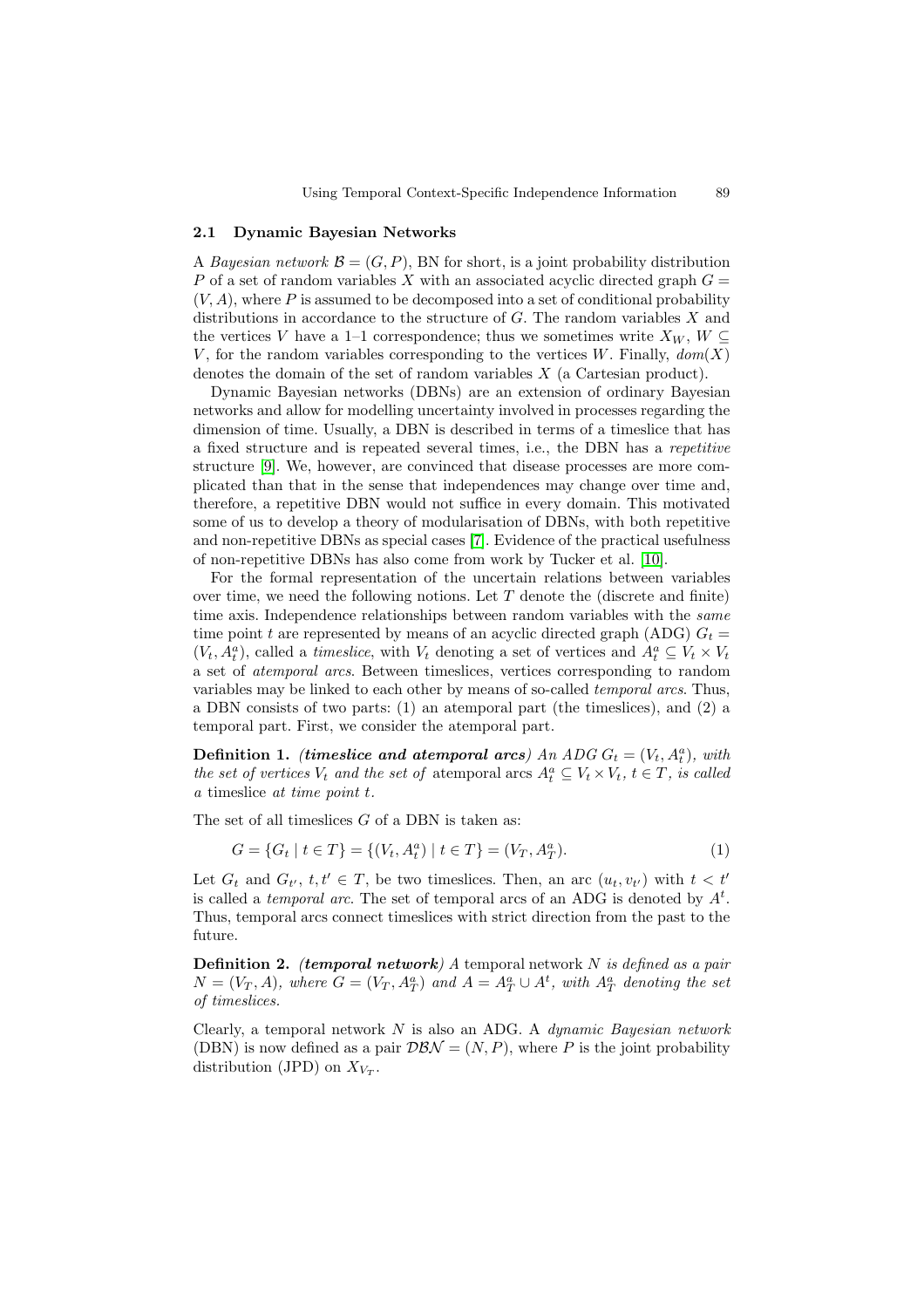#### **2.2 Context-Specific Independences**

Two sets of random variables  $X$  and  $Y$  are said to be *conditionally independent* given a third set of random variables Z, denoted by  $X \perp \!\!\!\perp_P Y \mid Z$ , if it holds that

$$
P(X \mid Y, Z) = P(X \mid Z)
$$

if  $P(Y, Z) > 0$ . Such conditional independence statements cannot only be represented in the form of probability distributions  $P$ ; they can also be read-off from the graphical structure of an associated ADG G using the notion of d-separation. Then, two disjoint sets of vertices  $A$  and  $B$  in  $G$  are said to be *d-separated* given a third disjoint set of vertices C, denoted by  $A \perp \!\!\!\perp_G B \mid C$ , if each (undirected) path from a vertex in  $A$  to a vertex in  $B$  is blocked by a vertex in  $C$ , taking into account paths with so-called v-structures (i.e., subgraphs of the form  $\rightarrow \cdot \leftarrow$ ).

For Bayesian networks  $\mathcal{B} = (G, P)$ , it holds that if  $A \perp \!\!\!\perp_G B \mid C$  holds, then  $X_A \perp \!\!\!\perp_P X_B \mid X_C$  should also be satisfied. It is said that G is an *independence* map of P. Similar, temporal and atemporal, notions of d-separation have been developed for dynamic Bayesian networks, where the *atemporal d-separation* relationship  $\perp\!\!\!\perp_G$  is defined for the part of the dynamic Bayesian network where the temporal arcs are ignored, and temporal d-separation, denoted by  $\perp\!\!\!\perp_{N_{\text{LO}}},$  is defined by always taking into account at least one temporal arc when investigating blockage (for details, cf. [7]). Clearly, atemporal d-separation  $\perp \!\!\! \perp_G$  can be defined in terms of atemporal d-separation for individual timeslices, i.e., in terms of  $\perp\!\!\!\perp_{G_t}, t \in T$ .

Despite the fact that temporal and atemporal notions of d-separation allow for the study of interesting indepe[nd](#page-9-2)ence patterns in dynamic Bayesian networks, we believe that many of these patterns are context specific, i.e., independence information may change for particular values of random variables. Formally, a set of variables  $Y$  is *conditionally context-specific independent* of a set of variables W given a third set Z in the context  $\varphi$ , written Y  $\perp\!\!\!\perp_P W \mid Z; \varphi$ , where  $\varphi$  is a nonempty set of random variables U with values u, i.e.,  $\varphi \equiv U = u$ , if  $P(Y |$  $W, Z, \varphi$  =  $P(Y | Z, \varphi)$  and  $P(Y | W, Z, \varphi') \neq P(Y | Z, \varphi')$  for  $\varphi' \equiv U = u'$ ,  $u' \neq u$  [11]. For discrete random variables X with finite domain, it is possible to associate an ADG  $G^{\varphi}$  with every context  $\varphi$ . The result is called a *Bayesian* multinetwork  $\mathcal{B} = (G, P)$  with  $G = \{G^{\varphi} \mid \varphi \equiv X = x, x \in dom(X)\}\)$ . Dynamic Bayesian multinetworks can be be defined along similar lines.

#### **2.3 Ventilator-Associated Pneumonia**

Ventilator-associated pneumonia (VAP) occurs in mechanically-ventilated ICU patients. Clinical symptoms, such as fever, indicating that this bacterial infection is present or developing, are usually not very specific. Important symptoms and signs, providing evidence for the development of VAP, include *body tem*perature, amount and colour of sputum, radiological signs on the chest X-ray, duration of mechanical ventilation, number of leukocytes [12], and abnormal ratio between the arterial oxygen pressure and the fractional inspired oxygen level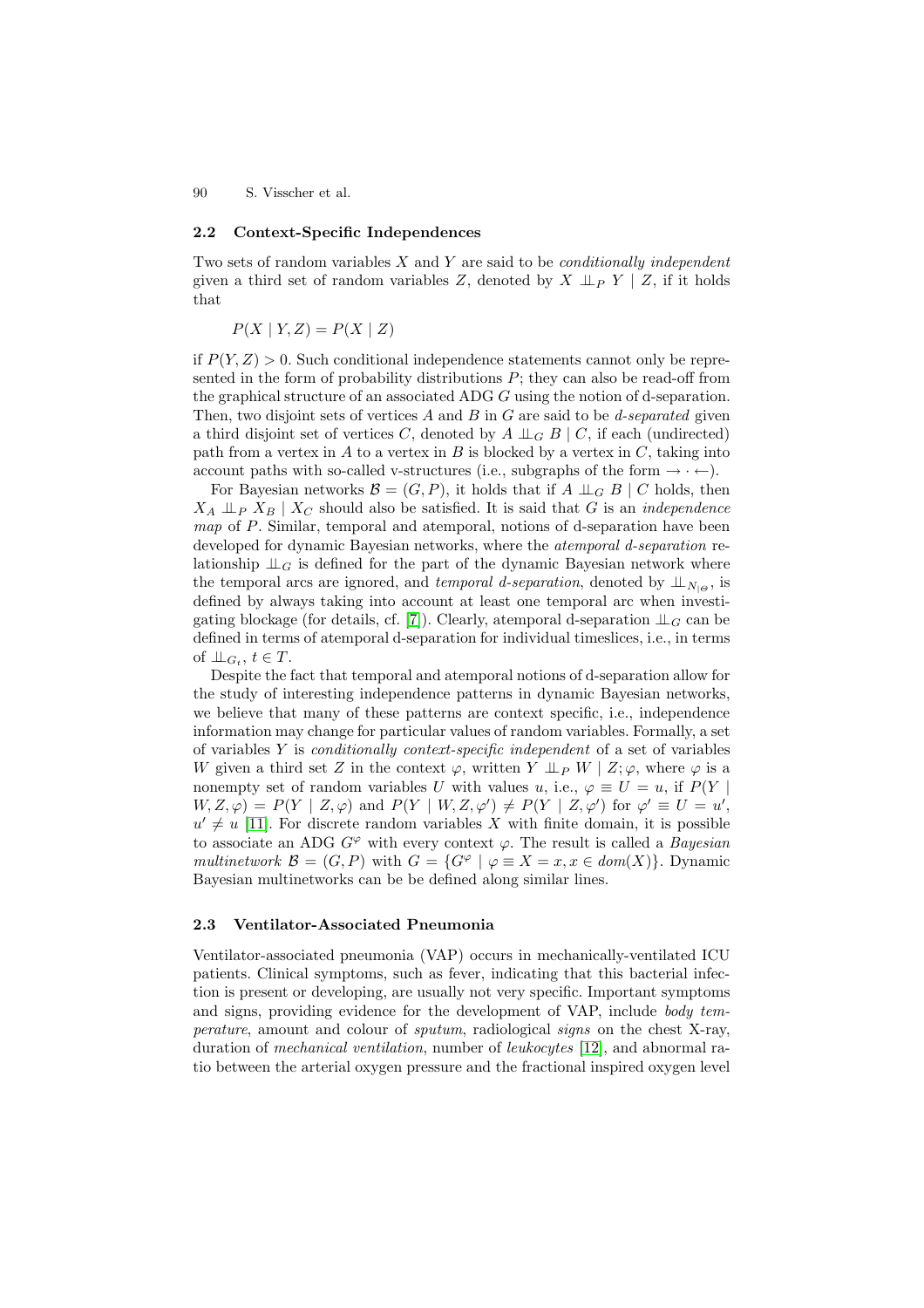$(pO_2/FiO_2\text{-ratio})$ . Some of these signs and symptoms, such as fever and number of leukocytes, are due to the fact that VAP is an infectious disease, whereas others, such as increased amount of sputum, abnormal chest X-ray and changed  $pO_2/FiO_2$ -ratio are due to the pulmonary location of the infection.

# **3 Constraint-Based Structure Learning**

<span id="page-4-0"></span>As only 10-15% of the ICU patients develop VAP, it was unlikely that we would have been able to collect sufficient amount of data for patient with VAP, despite the fact that the amount of data collected for the entire ICU population was large. For situations where data are sparse, it is normally difficult to learn independence relations from the data. However, lack of data can be compensated, in principle, by augmenting the learning process through the exploitation of background knowledge. This is exactly what we have done. Learning algorithms that allow easy incorporation of background knowledge into the learning process are called constraint based. These algorithms derive a set of conditional independence statements from the data, taking supplied dependence and independence information as additional constraints, and build a structure with d-separation properties corresponding to the independence information available.

## **3.1 The NPC Algorithm**

One of the best constraint-based Bayesian network structure learning algorithms available is the NPC algorithm. NPC stands for 'Necessary Path Condition'; it is a criterion that has been added to an earlier constraint-based algorithm, PC, by researchers at Siemens in Munich [13]. The algorithm is a variant of the CI algorithm by Verma and Pearl [14], and works as follows:

#### 1. **Automatic phase:**

- (a) An undirected graph  $H = (V, E)$ , called *skeleton*, is derived through computation of the score  $g_{\chi^2,\alpha}(X,Y,S)$  $g_{\chi^2,\alpha}(X,Y,S)$  $g_{\chi^2,\alpha}(X,Y,S)$ , for pairs  $X,Y$  of random variables and the set of ra[ndom](#page-9-7) variables S (with  $X, Y \notin S$ ). The function  $g_{\chi^2,\alpha}$  is based on the  $\chi^2$  test with significance level  $\alpha$  [13]. Typically, one takes  $\alpha \leq 0.05$ . If  $g_{\chi^2,\alpha}(X,Y,S) > 0$  then the conditional independence hypothesis  $X \perp\!\!\!\perp_P Y \mid S$  is rejected.
- (b) Modify subgraphs  $X Y Z$  of H into  $X \to Y \leftarrow Z$ , if  $X Z \notin E$  and  $X \perp \!\!\!\perp_P Z \mid S$ , with  $Y \in S$ , using the same scoring fu[nctio](#page-9-6)n  $q_{\gamma^2}$   $_{\alpha}$ .
- (c) Orientate the remaining lines as to obtain arcs, where the creation of cycles in the resulting directed graph is avoided.
- 2. **User interaction phase:** To resolve inconsistencies in the conditional (in)dependence statements, the NPC algorithm, unlike the PC algorithm where in case of uncertain dependences directionality is chosen randomly, relies on user interaction where the user gets the opportunity to decide on the addition, removal and orientation of arcs. In addition,  $\alpha$  can be arbitrarily chosen, so that lines with calculated p-value (called  $p$  below) larger than  $\alpha$  are excluded.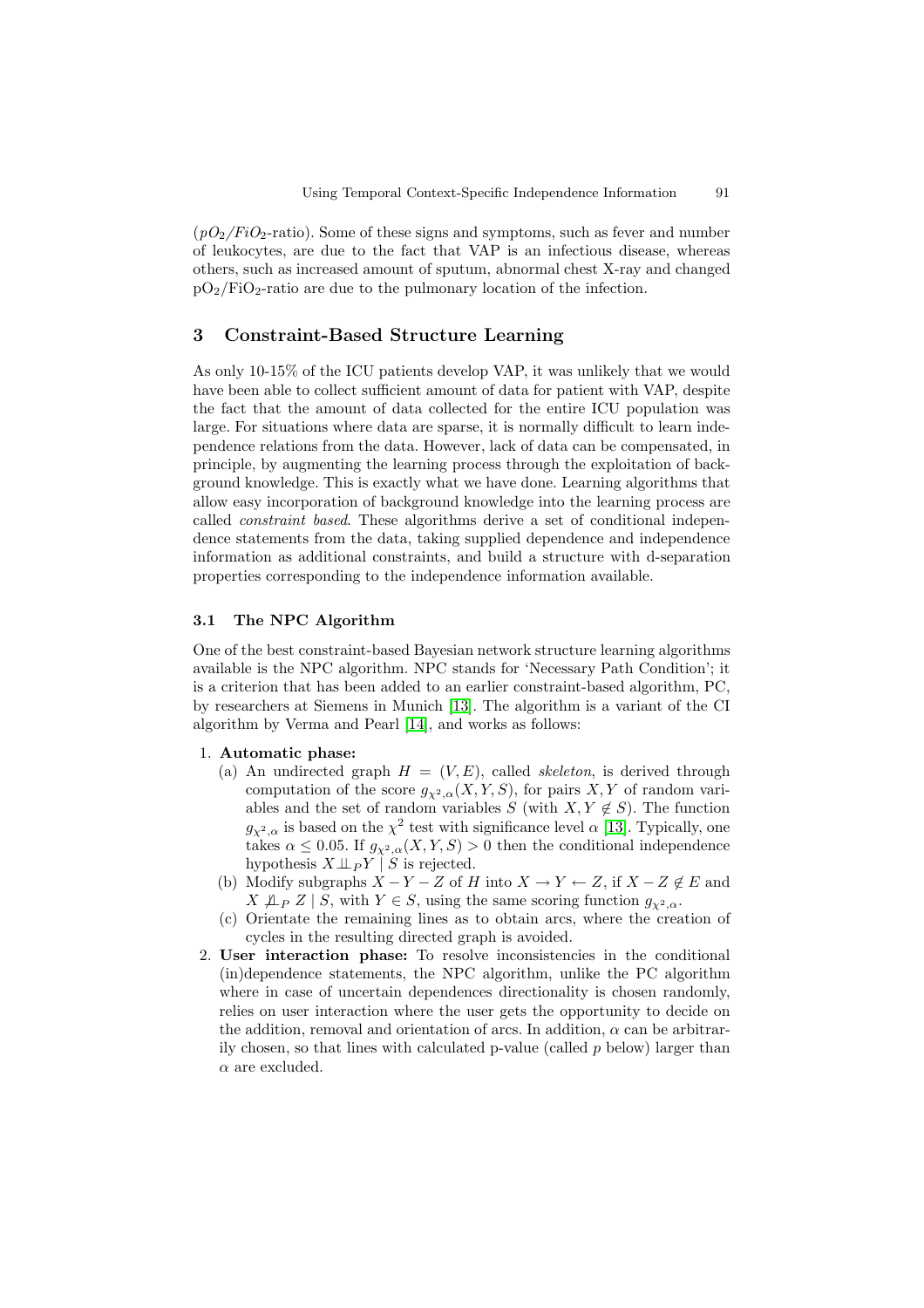In our domain, the direction of an archas been determined by the use of background knowledge. By doing so, cause and effect can be distinguished. For example, when the NPC algorithmindicates a relation between 'VAP'and 'temperature', the most logical order is that 'VAP' should be parent of 'temperature', as when a patient suffers from VAP, normally, the temperature increases due to fever, and not the other way round. Also, it is possible to supply known relations at the start of the NPC learning process. By doing so, we were able to include constraints that have already been proved to exist and have been described in literature. We used the implementation of the NPC algorithm available in the Hugin tool set [15] for our research. This includes the EM algorithm for parameter learning.

#### **3.2 Data**

A dataset D with temporal data of ICU patients, containing 17710 r[ecor](#page-9-8)ds, was used. Each record represents data of one patient in the ICU during a period of 24 hours. The database contains 2424 admissions to the ICU. For 157 of these patient episodes, VAP was diagnosed by two infectious-disease specialists. From dataset D three subsets were created:  $D_{\text{vap}}$  containing data of all 157 VAP patients;  $D_{\overline{vap}}$  containing data of patients who were not diagnosed with VAP (so-called controls). Each patient with VAP was matched to 3 control patients, with a similar duration of mechanical ventilation on the days of matching.  $D_{VAP}$ contained data of both VAP and control patients, i.e.,  $D_{\text{VAP}} = D_{\text{van}} \cup D_{\overline{\text{van}}}$ . Each dataset contained data of 4 consecutive days, each representing a timeslice:  $t_0$ was either the day on which VAP was diagnosed or the day of matching and  $t_{-3}, t_{-2}, t_{-1}$  were the three days preceding  $t_0$ .

## **3.3 Procedure of DBN Construction**

The construction of the context-specific and combined DBNs was performed as follows:

- 1. Using the NPC algorithm, under the first author's supervision, the atemporal arcs between vertices in each separate timeslice were determined.
- 2. In the next run of the NPC algorithm, the temporal relationships of all variables were explored, taking into account the structure of the timeslices.
- 3. Medical background knowledge was sometimes employed to decide about the direction of arcs, or inclusion or deletion of arcs. However, this was only employed when the algorithm was unable to decide about the inclusion and direction of an arc. The direction of arcs was decided on by looking at the network in terms of cause–effect relationships. Expertise of a medical infectious disease specialist was used for that purpose.

## **4 Results**

Based on the three databases,  $D_{\text{vap}}$ ,  $D_{\overline{\text{vap}}}$  and  $D_{\text{VAP}}$ , three DBNs were constructed using the NPC learning algorithm. As described above, atemporal subgraphs were obtained separately, and then combined to a DBN by learning temporal arcs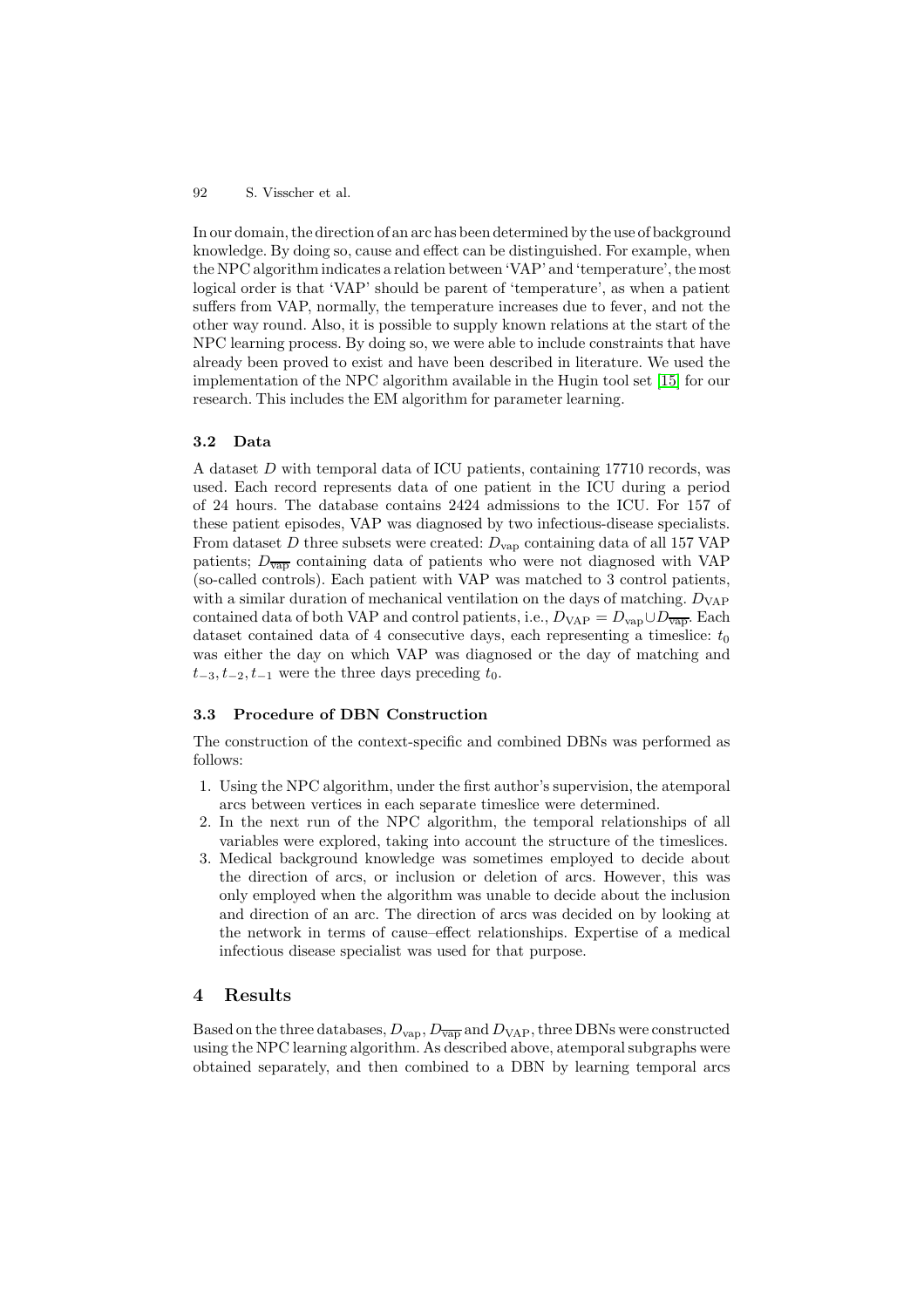

**Fig. 1.**  $G_{\text{vap}}$ : Independences obtained for VAP patients. Abbreviations: SC: sputum colour; S: sputum; L: leukocytosis; T: temperature; P:  $pO_2/FiO_2$ ; X: chest X-ray.

(taking into account the known timeslice structures). Sometimes uncertain arcs were removed (user interaction phase). For example, an arc between the variable temperature in timeslice  $t_0$  and variable leukocytosis in timeslice  $t_{-2}$ , did not seem clinically relevant and was, therefore, excluded.

## **4.1 VAP Patients (***D***vap)**

The timeslices (atemporal subgraphs) for the four different time points show different independences. For example, for  $t_{-3}$  an arc between sputum and sputum*colour* ( $p = 0.05$ ) was suggested by the NPC algorithm, whereas for  $t_{-1}$  and for  $t_{-2}$  that same relation was absent, but for  $t_0$  it was again present. Also, an arc ( $p = 0.02$ ) between *chest X-ray* and  $pO<sub>2</sub>/FiO<sub>2</sub>$  (as explained, a measurement of the lungs' functions) was often found, as well as between temperature and sputum-colour ( $p = 0.05$ ). As the last arc was not considered clinically relevant, it was excluded from the models. All temporal arcs proved to have high significance  $(p < 10^{-7})$ . Combining the atemporal en temporal parts resulted in a DBN, called  $G_{\text{vap}}$ , shown in Fig. 1, that includes all signs and symptoms describing the course of the development of VAP.

## **4.2** Patients Not Diagnosed with VAP  $(D_{\overline{vap}})$

The timeslices for the non-VAP patients were similar, but not identical, to those for VAP patients; in particular, arcs between *chest X-ray* and  $pO<sub>2</sub>/FiO<sub>2</sub>$ , and between *sputum* and *sputum-colour* were found. The only difference was that the strength of the arcs increased towards the time point matching the day of VAP, i.e.,  $t_0$ , that is,  $p(t_{-3}) \approx 10^{-2}$ ,  $p(t_{-2}) \approx 10^{-3}$ ,  $p(t_{-1}) \approx 10^{-4}$  and  $p(t_0) \approx 10^{-5}$ . Thus,  $p(t_{-3}) > p(t_{-2}) > p(t_{-1}) > p(t_0)$ . Temporal arcs were suggested between timeslices  $t_{-2}$  and  $t_{-1}$  for the variables *chest X-ray, sputum* and  $pO_2/FiO_2$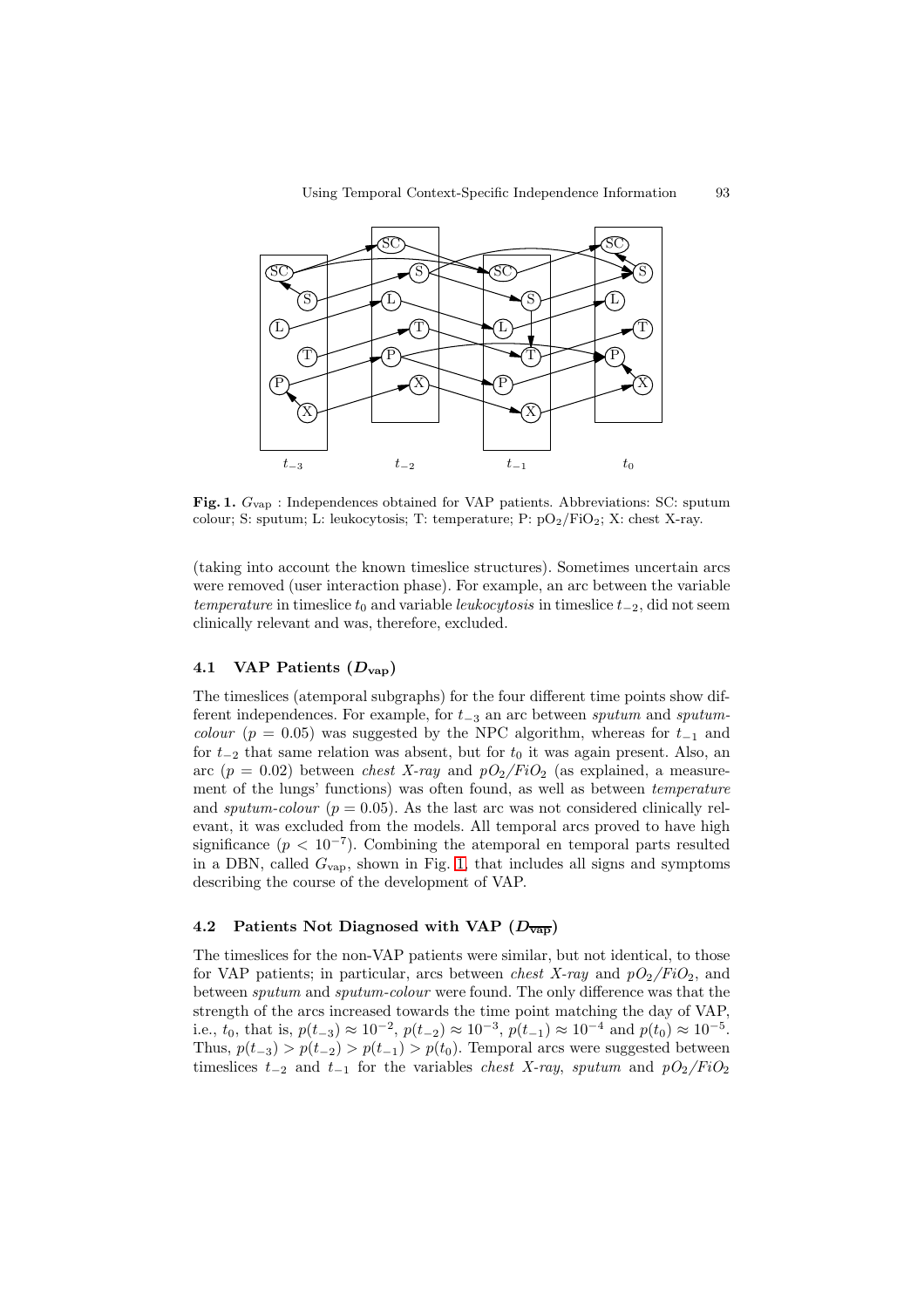

**Fig. 2.**  $G_{\overline{vap}}$ : Independences obtained for patients not diagnosed with VAP. Abbreviations: SC: sputum colour; S: sputum; L: leukocytosis; T: temperature; P:  $pO_2/FiO_2$ ; X: chest X-ray.

only. Moreover, these temporal relations proved to be less strong, i.e.,  $p \approx 0.01$ , compared to the temporal relations in the context of VAP. Combining both temporal and atemporal structures resulted in DBN called  $G_{\overline{vap}}$ , shown in Fig. 2 with again,  $\overline{vap}$  representing the matched control patients.

# 4.3 Patients With and Without VAP  $(D_{VAP})$

As a model only suitable for VAP patients would not be useful in practice, combining the two datasets mentioned above for building a DBN for VAP and



<span id="page-7-0"></span>Fig. 3.  $G<sub>VAP</sub>$ : Independence model for variables (excluding context-specific independences). Abbreviations: SC: sputum colour; S: sputum; L: leukocytosis; T: temperature; P: pO2/FiO2; X: chest X-ray; VAP: ventilator-associated pneumonia.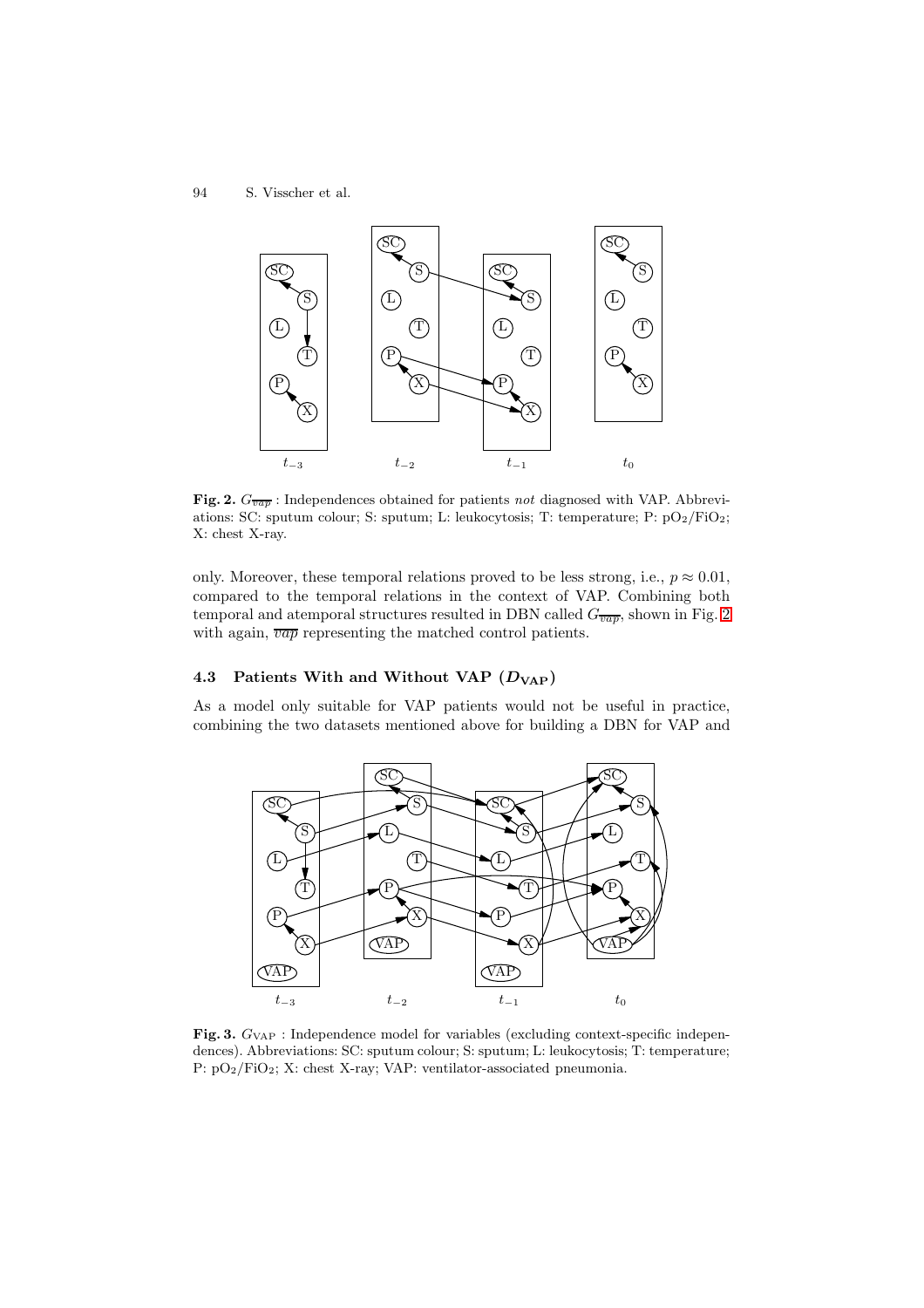non-VAP at the same time yields yet another view on structure learning. Structure learning based on the database including data of VAP as well as non-VAP patients resulted in a combination of the two DBNs  $G_{\text{vap}}$  and  $G_{\overline{vap}}$ , from here denoted by  $G_{VAP}$ . The temporal arcs were almost identical to those of  $G_{vap}$ , though less strong ( $p \approx 10^{-4}$ ). The atemporal arcs had strong correlations and were, not surprisingly, found between the variables *chest X-ray* and  $pO<sub>2</sub>/FiO<sub>2</sub>$  $(p \approx 10^{-3})$  and between sputum and sputum colour  $(p \approx 10^{-3})$ . In all, the temporal arcs again proved to be stronger than the atemporal arcs. The resulting model is shown in Fig. 3. This DBN clearly shows that much of the clarity of the original context-specific DBNs was lost, and that it is no longer possible to gain insight into the development of VAP and non-VAP separately.

## **5 Conclusions a[nd](#page-7-0) Discussion**

<span id="page-8-0"></span>The hypothesis underlying the research described in this paper was that in order to obtain insight into the evolution of disease processes, it is not merely necessary to explicitly model time, but also to consider context-specific independence information. The results we have obtained confirm this hypothesis, and to the best of our knowledge, this is the first paper combining context-specific independence and dynamic Bayesian networks.

The NPC learning algorithm proved to be useful, as it allowed for the incorporation of background knowledge, without which it would have been difficult to obtain clinically meaningful results. This algorithm combines the virtues of offering the capability of automatic learning of independence information from data, whereas uncertainty regarding both the presence of dependences and the directionality of arcs can be resolved by the user. Thus, the algorithm offers a natural role for the incorporation of expert background knowledge in the learning process.

The results obtained for the ICU domain show that signs and symptoms of patients known to develop VAP proved to have strong temporal relationships, whereas the temporal relationships between the signs and symptoms of patients not diagnosed with VAP were very weak. The combined model  $G_{\text{VAP}}$  included independences from both the VAP and non-VAP models. However, the model was not merely a union of the two independence sets.

When comparing the atemporal parts of the networks, change in the independence information as a function of time was observed. This strengthens our belief that when constructing a dynamic Bayesian model, it is not sufficient to resort to repetitive DBNs if one wishes to obtain models that capture the characteristics of the domain; rather, non-repetitive DBNs should be investigated as well [7]. Further research is needed to evaluate our findings regarding the temporal behaviour of both models for VAP patients and non-VAP patients. It would, for example, be interesting to investigate the predictive value of an increasing body temperature of an ICU patient in relationship to the development of VAP. More[ov](#page-9-2)er, a more detailed comparison of the ADGs of VAP and non-VAP for larger datasets may give more insight into the course of the disease process of VAP.